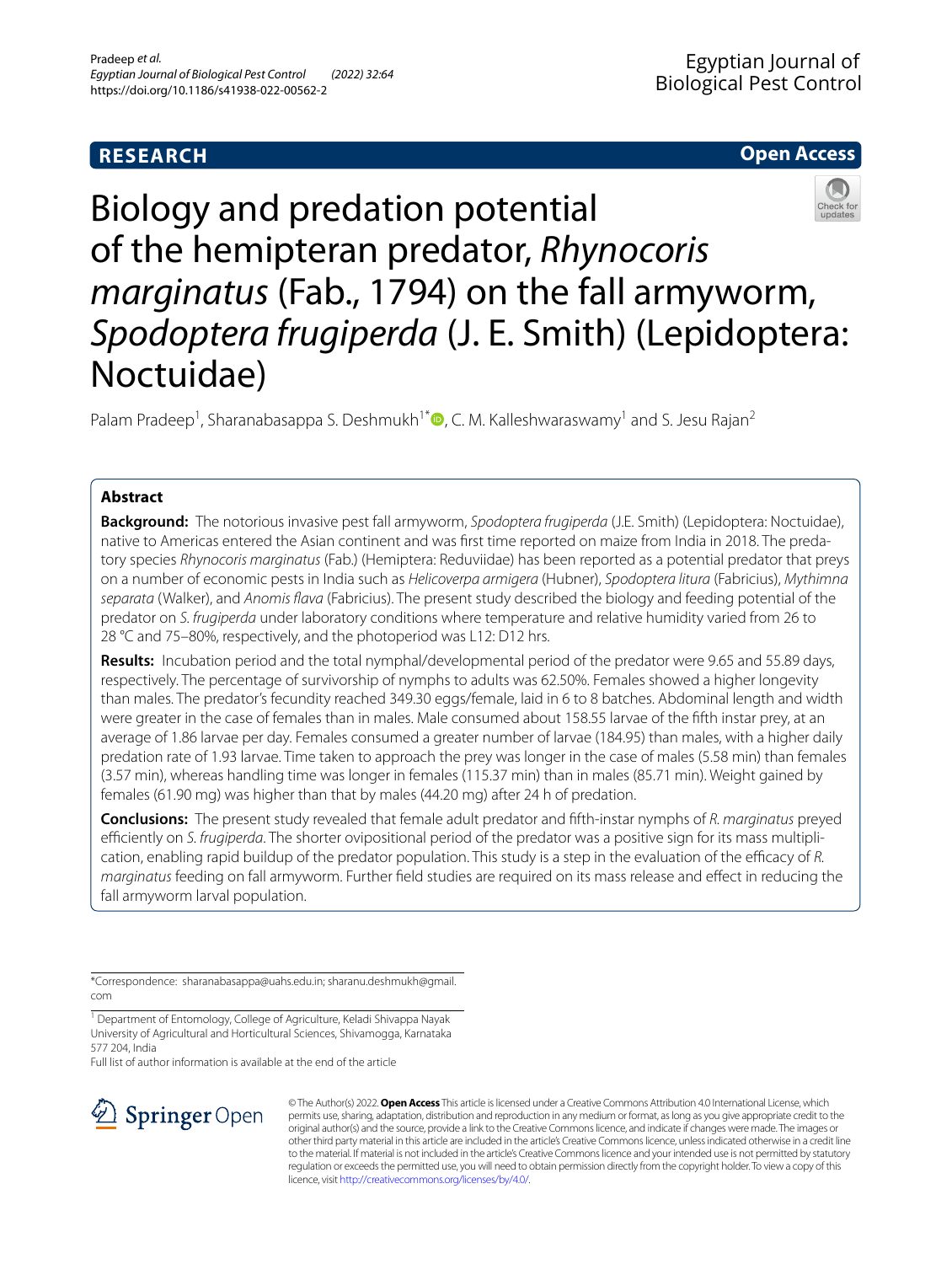**Keywords:** *Rhynocoris marginatus*, *Spodoptera frugiperda*, Predation potential, Biological parameters, Handling time, Approach time

# **Background**

The notorious invasive pest fall armyworm (FAW), *Spodoptera frugiperda* (J.E. Smith) (Lepidoptera: Noctuidae), native to Americas entered the Asian continent and it was frst time reported from the Indian subcontinent on maize crop in May 2018 (Sharanabasappa et al. [2018a\)](#page-5-0). Within a span of 3 years, it was reported in various countries across the Asia–Pacifc (Prasanna et al.  $2021$ ) attacking several crop plants. The major crops that FAW prefers to feed on are maize, rice, sorghum, millet, sugarcane, vegetable crops, and cotton; however, it able to attack 80 additional species of crops (Assefa [2018](#page-5-2)). In general, insecticides play an important role in managing pest populations in order to keep them below economic injury levels. However, more frequent and intensive use of chemical insecticides is the main cause for the development of resistance and resurgence in insect pest populations and also a menace to human health and the environment. To avoid the high costs of chemical insecticides and the economic losses stemming from FAW, there is a need for the development of eco-friendly and sustainable approaches in pest management, which includes the use of parasitoids, predators, and biopesticides.

Identifcation of potential natural enemies is very crucial in biological control programs, as a component in integrated pest management. Among the predators, reduviids feed on a wide range of preys belonging to various taxa (Sahayaraj and Balasubramanian [2016\)](#page-5-3). *Rhynocoris marginatus* (Fab.) (Hemiptera: Reduviidae) is one among the prevalent, potential reduviid predators that prey on economic pests in India (Sahayaraj and Muthu-kumar [2011\)](#page-5-4). The reduviid predator, *R. marginatus*, has been reared successfully in the laboratory and deployed against many lepidopteran pests of crops (Sahayaraj and Martin [2003\)](#page-5-5). The present study was designed to evaluate some of the morphological and biological parameters and feeding potential of the predator, *R. marginatus*, on FAW under laboratory conditions.

# **Methods**

### **Insect cultures**

Gravid female *R. marginatus* adults were obtained from the laboratory-maintained culture at the National Institute of Plant Health Management (NIPHM), Hyderabad, India, and allowed to lay eggs in insect-breeding dishes, with blotting paper as the substratum. Different instars of FAW larvae were reared in insect-rearing dishes (circular-Himedia, TCP030-90 $\times$ 40 mm dia.) at the Department of Entomology, College of Agriculture, Shivamogga, India, as per the procedure of Sharanabasappa et al. ([2018b](#page-5-6)).

# **R. marginatus**

# *Life history and predatory potential*

Larvae of FAW were reared in insect-breeding dishes (circular-Himedia, TCP030-90  $\times$  40 mm dia.) by providing them with bits of maize leaf daily and maintaining them at  $26 \pm 2$  °C, 75 to 80 RH, and L12: D12 photoperiod as an initial host culture. The larvae were reared fol-lowing the procedure in Sharanabasappa et al. [\(2018b](#page-5-6)). Newly hatched larvae were reared in rearing dishes, and the procedure was repeated continuously to obtain the required prey culture to conduct the experiments.

The gravid female *R. marginatus* adults were obtained from the stock culture and allowed to lay eggs in the rearing dishes (circular-Himedia, TCP030-90  $\times$  40 mm dia.), with blotting paper as the substratum. These eggs of the predator were collected, and hatched nymphs were reared individually on second- and third-instar larvae of *S. frugiperda* to maintain reduviid culture for the study. Ten pairs of male and female predators were collected from the stock culture and kept in 10 separate insectrearing dishes. Blotting paper was placed as the substratum for egg laying and moistened with moist cotton to maintain humidity. A total of 10 freshly laid egg masses were collected with the help of a fne camel-hair brush and kept individually in Petri plates (7 cm dia.). The time taken for the eggs to hatch (Egg,  $F_0$ ) and the number of eggs that hatched in each egg mass (egg hatchability %) were recorded.

## *Longevity and fecundity*

The study was conducted under laboratory conditionswhere temperature and relative humidity varied from 26 to 28 °C and 75–80%, respectively, and the photoperiod was L12: D12 hrs. Using a fne camel-hair brush, 40 newly hatched nymphs were collected and placed individually in glass Petri plates. The nymphs were provided with *S*. *frugiperda* larvae daily and reared up to the adult stage. The Petri plates were cleaned daily to remove the excreta of the reduviid nymphs and the fall armyworm larvae and checked twice a day, in the morning and evening to know its feeding potential. Observations on the number of nymphal instars and the duration of each nymphal instar were recorded. Nymphal instars were determined by observing the exuviate, and the time interval between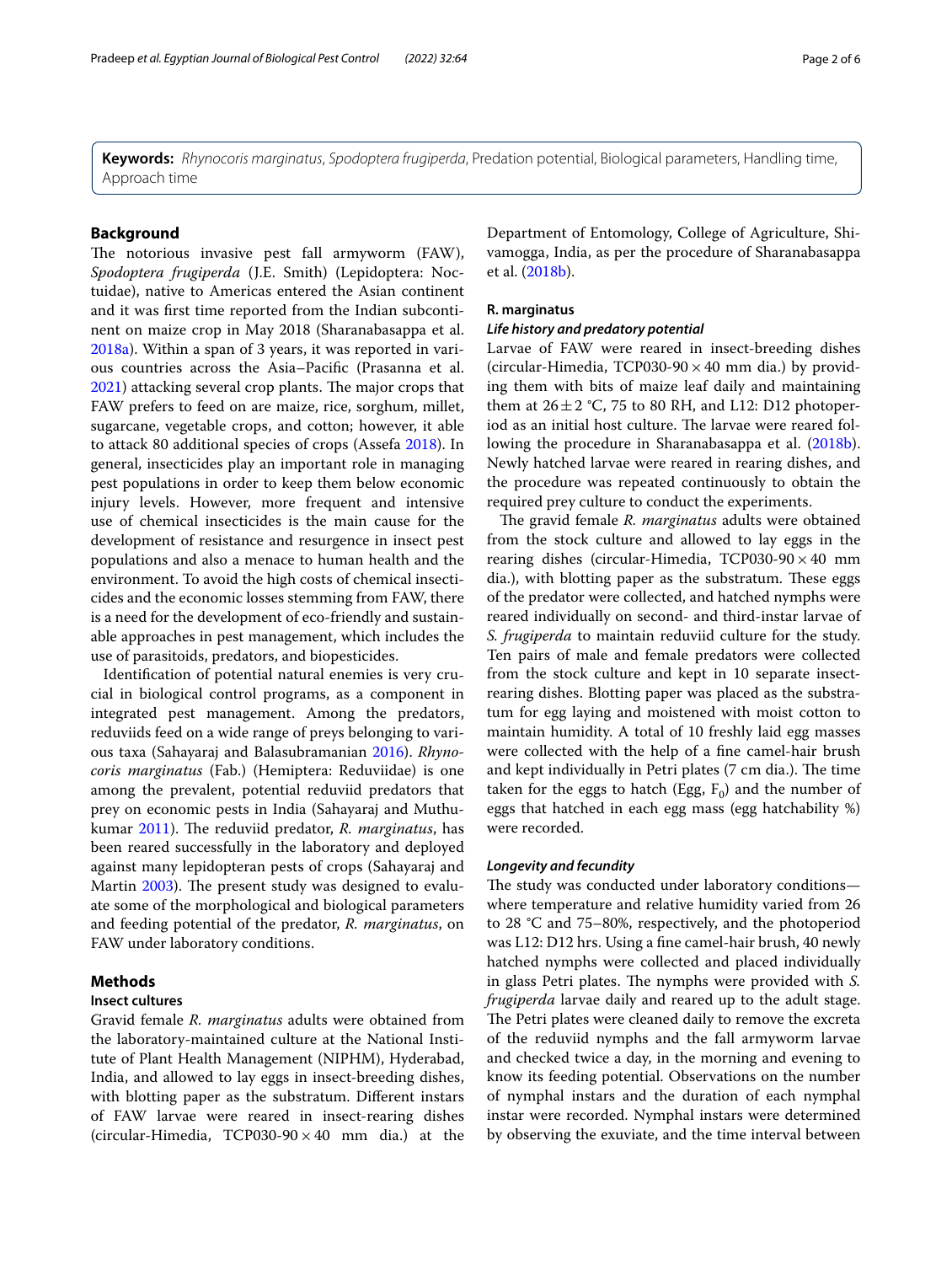2 consecutive moults was considered as instar duration. Newly emerged adults were separated on the basis of sex, paired  $(N=10)$ , and kept in insect-rearing dishes. Fall armyworm larvae were provided as prey to the reduviid adults, while maize leaf bits were given as prey to the larvae. Data on mating duration, ovipositional periods, fecundity, egg hatchability  $(\%)$  (F<sub>1</sub>), and adult longevity were recorded.

# *Larval instars preference and predation potential of the predator*

Larval instar preference study was conducted on all the life stages of *R. marginatus* with diferent larval instars of *S. frugiperda* as a choice experiment. *R. marginatus* nymphs and adults were introduced into a Petri dish that had all the larval instars of fall armyworm, and predatory behavior was checked consecutively for 6 h. The captured, killed, and consumed prey instars were recorded as the preferred stage of the reduviid. Ten replications with 7 treatments were maintained for each life stage of the predator separately in insect-rearing dishes. The different laraval instars of fall armyworm were provided as prays to the diferent nymphal and adult stages of the predator. To study the feeding potential of the bug, 30 newly hatched nymphs were kept and reared separately in Petri plates up to the adult stage by providing them with the preferred stage of the fall armyworm. The total number of larvae prayed by nymphs and adults of *R. marginatus* was recorded.

# *Searching time, Handling time, and weight gain by the predator*

To study the approach time (AT), handling time (HT), and weight gain (WG) by the adult predators, preweighed 4-day-old male and female predators were collected from the laboratory-maintained culture and kept individually in Petri plates (7 cm dia.). The predators were starved for a period of 24 h. Once the starvation period was over, the fifth instar of FAW larvae  $(312.4 \pm 8.65 \text{ mg})$ was released into the Petri plates containing the predator. Subsequently, the time taken by the predator to get aroused, approach, and capture the prey was recorded as AT and that for paralyzing and feeding on the prey was recorded as HT. Weight of the predators was measured after 24 h, and the diference in the weight of the predator before and after feeding was recorded as WG. WG was corrected by the predator weight loss due to desiccation, as determined by weighing 5 predators kept individually in plastic containers without prey for 24 h. Ten replications were maintained for each predator (Sahayaraj et al. [2016](#page-5-7)).

## **Data analysis**

Mean $\pm$ S.D. values were calculated for all the biological life-cycle parameters. A one-way ANOVA along with Tukey's HSD was performed to fnd out whether there was any signifcant diference between the feeding potential and per day consumption of the predator. An independent-samples *t* test was performed to determine the efect of gender on AT, HT, and WG of the predator. SPSS statistics 16.0 software was used for all the analyses.

# **Results**

## **Biology of** *R. marginatus*

The female predator laid yellowish, elongated eggs in clusters that were glued to each other and to the substratum. The anterior end of the egg had a whitecolored operculum, which could broke operculum at the time of hatching. The color of the egg turned dark red  $2-3$  days prior to hatching. The incubation period was  $9.65 \pm 0.48$  days under the laboratory conditions. After hatching, all the nymphs surrounded the egg mass without any movement for a period of  $6-8$  h. The predator had fve nymphal instars, and durations of the frst, second, third, fourth, and ffth nymphal instars were 8.60 $\pm$ 0.50, 9.45 $\pm$ 0.51, 10.95 $\pm$ 0.51, 11.45 $\pm$ 0.69, and  $15.40 \pm 0.82$  days, respectively. The total nymphal/developmental period of the predator was  $55.89 \pm 1.60$  days. Survivorship of the nymphs to adult was recorded as 62.50%. Males lived  $85.65 \pm 6.98$  days, while the longevity of females was  $95.9 \pm 7.19$  days. The female laid an average of  $349.30 \pm 27.06$  eggs in its life span, ranging from 315 to 414 eggs per female. The average number of egg mass laid by the female was  $6.90 \pm 0.74$ , with a range of 6–8 batches/female. The mean number of eggs in a single egg batch was recorded as  $52.50 \pm 13.39$ , with a range of  $6-8$  egg batches. The pre-ovipositional and ovipositional periods of the female predator were  $14.7 \pm 0.86$ and  $59.60 \pm 4.21$  days, respectively. The sex ratio (male/ female) was female biased at 0.94:1.0. The eggs hatched after 9–10 days of egg lying, and the mean hatchability of the eggs reached  $94.94 \pm 4.56$  percent (Table [1](#page-3-0)).

# **Predator preference for diferent stages of prey**

It is important to determine a natural enemy's potential to capture the target pest and to feed on it during the preferred stages of the prey before it is used in a biocontrol program. The stage preference studies revealed that different nymphal instars preferred diferent instars of FAW larvae. The first- and second-instar nymphs of the reduviid bug preferred 70–80% of the second instar of FAW. The third- and fourth-instar nymphs preferred the third instar of FAW, with a preference percentage of 50 and 70, respectively. The fifth-instar nymph of the reduviid bug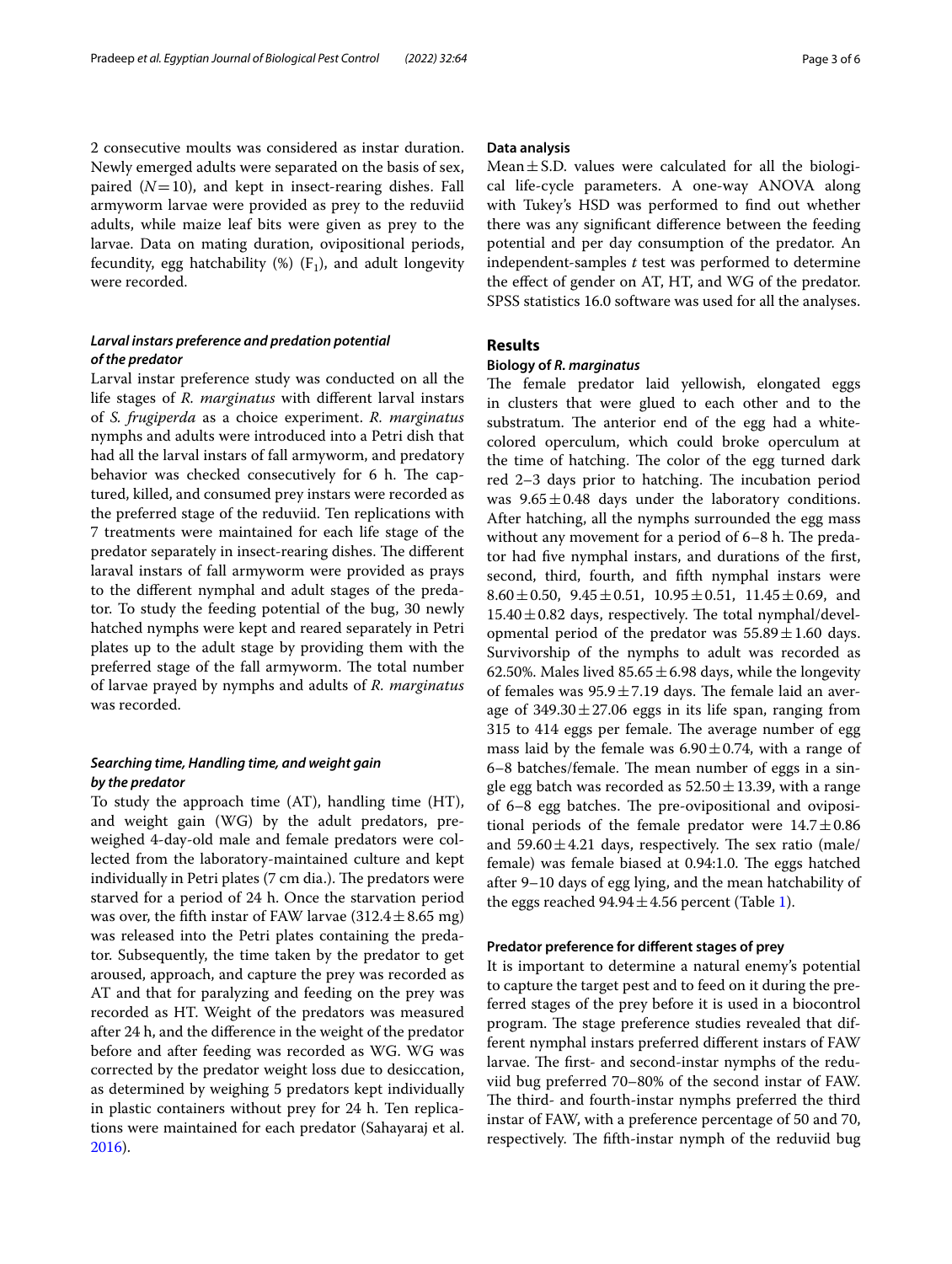| Sl. no | <b>Biological parameters</b>              | Mean $\pm$ SD      | Range (days)   |
|--------|-------------------------------------------|--------------------|----------------|
| 1      | Egg $(F_0)$                               | $9.65 + 0.48$      | $9 - 10$       |
| 2      | l instar                                  | $8.60 \pm 0.50$    | $8 - 9$        |
| 3      | Il instar                                 | $9.45 \pm 0.51$    | $9 - 10$       |
| 4      | III instar                                | $10.95 \pm 0.51$   | $10 - 12$      |
| 5      | IV instar                                 | $11.45 \pm 0.69$   | $11 - 12$      |
| 6      | V instar                                  | $15.40 \pm 0.82$   | $14 - 17$      |
| 7      | Total nymphal period                      | $55.89 \pm 1.60$   | $53 - 59$      |
| 8      | Adult pre-oviposition period<br>$(APOP)*$ | $14.7 \pm 0.86$    | $13 - 16$      |
|        | Total pre-oviposition period<br>(TPOP)    | $80.20 \pm 1.76$   | $76 - 83$      |
| 9      | Oviposition period*                       | $59.60 \pm 4.21$   | $53 - 66$      |
| 10     | Fecundity of the female*                  | $349.30 \pm 27.06$ | 315-414        |
| 11     | Number of egg batches per<br>female*      | $6.90 \pm 0.74$    | $6 - 8$        |
| 12     | Number of eggs in a single<br>batch       | $52.50 \pm 13.39$  | $23 - 79$      |
| 13     | Egg hatchability $(\%)$ (F <sub>1</sub> ) | $94.94 \pm 4.56$   | $82.3 - 100(%$ |
| 14     | Adult longevity                           |                    |                |
|        | Male                                      | $85.65 \pm 6.98$   | $73 - 95$      |
|        | Female                                    | $95.9 \pm 7.19$    | $82 - 108$     |
| 15     | Total life cycle (egg to adult)           |                    |                |
|        | Male                                      | $151.15 \pm 7.42$  | $136 - 162$    |
|        | Female                                    | $161.4 + 7.78$     | 148-175        |
| 16     | Survivability to adult                    |                    | 62.50 (%)      |

<span id="page-3-0"></span>**Table 1** Biological parameters of reduviid bug, *Rhynocoris marginatus* on fall armyworm, *Spodoptera frugiperda*

Mean of 20 observations; \*mean of 10 observations

showed a preference primarily (70%) for the fourth instar of FAW, while the male and female predators preferred most to feed on the ffth instar of FAW, with a preference

percentage of 60 and 70, respectively (Table [2](#page-3-1)). None of the nymphal instars of the predator preferred the sixthinstar larvae of FAW due to its large size and its ability to counterattack the predator.

# **Feeding potential of the predator**

Among diferent stages of the predator, the adult female showed a signifcantly higher feeding potential  $(184.95 \pm 14.69$  larvae), followed by the male  $(158.55 \pm 9.75$  larvae). However, among the nymphal instars, the fifth nymphal instar  $(31.00 \pm 2.79)$  larvae) showed the greatest feeding potential  $(19.9 \pm 2.34$  larvae), followed by the fourth nymphal instar. The least was noticed among the first nymphal instar  $(11.94 \pm 1.55$ larvae) (Table [2](#page-3-1)). In case of daily consumption, among all the stages, the ffth nymphal instar of the predator had the highest consumption rate followed by the adult female and then the adult male predators. The least consumption per day was noticed in case of the frst nymphal instar (Table [2](#page-3-1)).

## **AT, HT, and WG by predator**

The male and female predators showed a significant diference in their AT, HT, and WG after 24 h of predation (Table [3\)](#page-4-0). The females of *R. marginatus* lasted lesser time to approach the prey (*S. frugiperda*) (mean  $\pm$  SD = 3.57  $\pm$  0.64 min) than the males  $(5.58 \pm 0.49 \text{ min})$ . Levene's test of variance equality showed that that variance equality can be assumed (Levene [1960](#page-5-8)). A test for independent samples showed that this difference was statistically significant ( $t$  test:  $t = 6.41$ , *P*=0.00012, *N*=10) (Table [3](#page-4-0)).

For the male *R. marginatus,* HT of the prey was shorter (mean  $\pm$  SD = 85.71  $\pm$  4.78 min) than that of

<span id="page-3-1"></span>

|  |  | Table 2 Instar preference and feeding potential of the predator, Rhynocoris marginatus on fall armyworm |  |  |  |  |
|--|--|---------------------------------------------------------------------------------------------------------|--|--|--|--|
|--|--|---------------------------------------------------------------------------------------------------------|--|--|--|--|

| Instar of the predator | Preferred instar of the Spodoptera<br>frugiperda (%) | Feeding potential (total<br>consumed) | Per day consumption             |
|------------------------|------------------------------------------------------|---------------------------------------|---------------------------------|
| l instar               | $II(69.70)$ *                                        | $11.94 \pm 1.55$ <sup>e</sup>         | $1.38 \pm 0.15^e$               |
| Il instar              | (79.30)                                              | $16.65 \pm 1.30$ <sup>de</sup>        | $1.76 \pm 0.14$ b <sup>cd</sup> |
| III instar             | III (49.80)                                          | $18.47 \pm 2.44$ <sup>de</sup>        | $1.69 \pm 0.63^{\mathrm{d}}$    |
| IV instar              | III (69.80)                                          | $19.9 \pm 2.34$ <sup>d</sup>          | $1.74 \pm 0.23$ cd              |
| V instar               | IV (69.70)                                           | $31.00 \pm 2.79$ <sup>c</sup>         | $2.02 \pm 0.20$ <sup>a</sup>    |
| Male                   | V(59.50)                                             | $158.55 \pm 9.75^{\circ}$             | $1.86 \pm 0.10^{\text{abc}}$    |
| Female                 | V(69.10)                                             | 184.95 ± 14.69 <sup>a</sup>           | $1.93 \pm 0.11^{ab}$            |
| Df (between)           |                                                      | 6                                     | 6                               |
| $Df$ (within)          |                                                      | 54                                    | 54                              |
| $F$ value              |                                                      | 4.13                                  | 3.92                            |
| $P$ value              |                                                      | < 0.001                               | < 0.001                         |

Means±SD in the same column following same letter do not signifcantly difer by Tukey's HSD (*P*<0.05)

\*Percent preferred instar of the *Spodoptera frugiperda*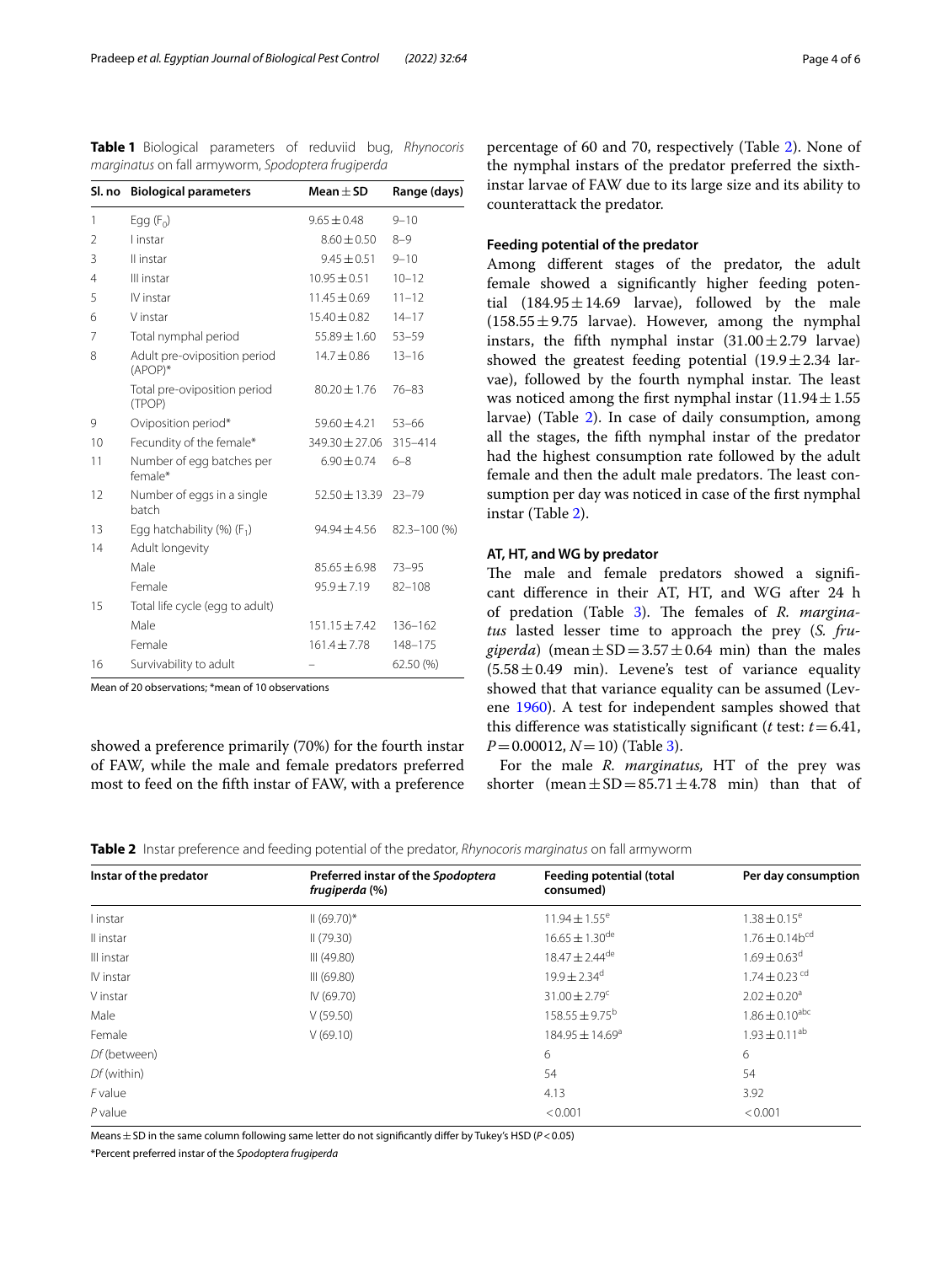<span id="page-4-0"></span>**Table 3** Searching time, handling time, and weight gain by the male and female predator against ffth-instar fall armyworm

| Stage<br>of the<br>predator | Approaching<br>time (min) | Handling time (min) | Weight gain by<br>the predator<br>(mq) |
|-----------------------------|---------------------------|---------------------|----------------------------------------|
| Male                        | $5.58 + 0.49$             | $85.71 + 4.78$      | $44.20 + 2.86$                         |
| Female                      | $3.57 + 0.64$             | $115.37 + 8.98$     | $61.90 + 4.62$                         |
| 't' value                   | 6.412                     | $-9.175$            | $-8.523$                               |
| Df                          | 9                         | 9                   | 9                                      |
| P value                     | $< 0.001*$                | $< 0.001*$          | $< 0.001*$                             |

\*Signifcantly diferent

the female  $(115.37 \pm 8.98 \text{ min})$ . Levene's test of variance equality showed that the variance equality can be assumed. A test for independent samples showed that this diference was statistically signifcant (*t* test: *t*=9.17, *P*=0.000007, *N*=10) (Table [3\)](#page-4-0). On feeding, the individual female predator's weight gain was greater  $(mean \pm SD = 61.90 \pm 4.62 \text{ mg})$  than that of the male  $(44.20 \pm 2.85 \text{ mg})$ , when feed on fifth-instar prey. Mean weight gain difered signifcantly between the males and females of *R. marginatus* (*t* test:  $t = 8.52$ ,  $P = 0.000013$ , *N*=10) (Table [3](#page-4-0)).

# **Discussion**

In the predator–prey interaction, a predator's ftness and feeding potential are crucial, and many factors can infuence this relationship, such as prey size and density (Kalinoski and DeLong [2016](#page-5-9)) and climatic conditions (Tazerouni et al. [2016](#page-5-10)), and ecosystem complexity (Barbosa et al. [2019](#page-5-11)). Among all of these parameters, prey quality is one of the most critical (Aragón Sánchez et al. [2018](#page-5-12)) and signifcantly contributes to the biology, physiology, longevity, fecundity, and the survival of the predators (Barbosa et al. [2019\)](#page-5-11).

In the present study, *R. marginatus* seemed to be a promising candidate as a biocontrol agent against *S. frugiperda*. The reduviid predator *R. marginatus* is polyphagous and feeds on about 20 major insect pests, especially lepidopteran larvae (Ambrose et al. [2009\)](#page-5-13). Studies on the growth, development and fecundity rate of the predator may help in determining its efectiveness among various insect pests or prey (De Clercq et al. [2005\)](#page-5-14). There was a steady increase in the number of larvae killed by the predator with progression of the nymphal instars (George and Sreenivasagan [1998\)](#page-5-15). Similarly, Ambrose and Claver ([1999\)](#page-5-16) reported that *R. marginatus* reduced 57.67% of larval population of *Spodoptera litura* and 32.4% of boll damage by *S. litura* in cotton field cages. The AT toward the prey was lower in the case of the female adult than the male. However, the AT for the predatory bug was  $2.88 \pm 1.03$  and  $2.54 \pm 0.79$  min for male and female, respectively, when the host was *S. litura* (Sahayaraj et al. [2016\)](#page-5-7). This variation in time may be due to the species diference. Pravalika et al. ([2016\)](#page-5-17) studied the biology and prey preference of *R. marginatus* on the cutworm, *Mythimna separata* in the laboratory. The total developmental period of the predator was  $72.9 \pm 1.56$  days. The number of prey required for its development from egg to adult was  $21.2 \pm 3.5$  3third-instar larvae. The fourth-instar larvae were signifcantly preferred by *R. marginatus* (33.9%),

followed by the ffth (24.9%) and third (22.0%) instars. Arshad et al. ([2021](#page-5-18)) reported that the age stage-specifc survival rate and the age stage-specifc fecundity of *R. marginatus* were higher when feeding on *S. litura* than with feeding on *Pieris brassicae* larvae. *S. litura* was the more suitable prey for *R. marginatus* compared with *P. brassicae.* The developmental period of all life stages of *R. marginatus* was shorter when *S. litura* larvae were provided. Besmer et al. [\(2021](#page-5-19)) reported that the reduviid predator *Rhynocoris* sp. found to be predominantly feeding on fall armyworm larvae and its relative abundance was 4.9% recorded in maize felds from Burkina Faso. All biological characteristics, however, can be impacted by a variety of biotic and abiotic factors, such as the host plant, prey species, and ambient conditions. (Arshad et al.,  $2020$ ). The high-quality food decreased the length of pre-ovipositional period (Omkar and Srivastava [2003](#page-5-21)) and consumption of high nutritive food help early ovariole maturation and longer ovipositional period (Honek [1980\)](#page-5-22).

Eforts toward the augmentative release of *R. marginatus* against FAW need to be evaluated under feld conditions; large-scale release and subsequent monitoring of both predator and pest are required.

#### **Conclusions**

This is the first study on *R. marginatus* predator biology and feeding potential on the newly invasive pest FAW in India. *The predator* showed an efficient prey consumption against *S. frugiperda,* suggesting its utility in integrated FAW management programs. Studies on the potential of the predator under natural conditions and on its compatibility with other biocontrol agents are still required.

## **Abbreviations**

FAW: Fall armyworm; NIPHM: National Institute of Plant Health Management; AT: Approach time; HT: Handling time; WG: Weight gain; Dia.: Diameter; Min.: Minutes; mm: Millimetre.

#### **Acknowledgements**

Not applicable.